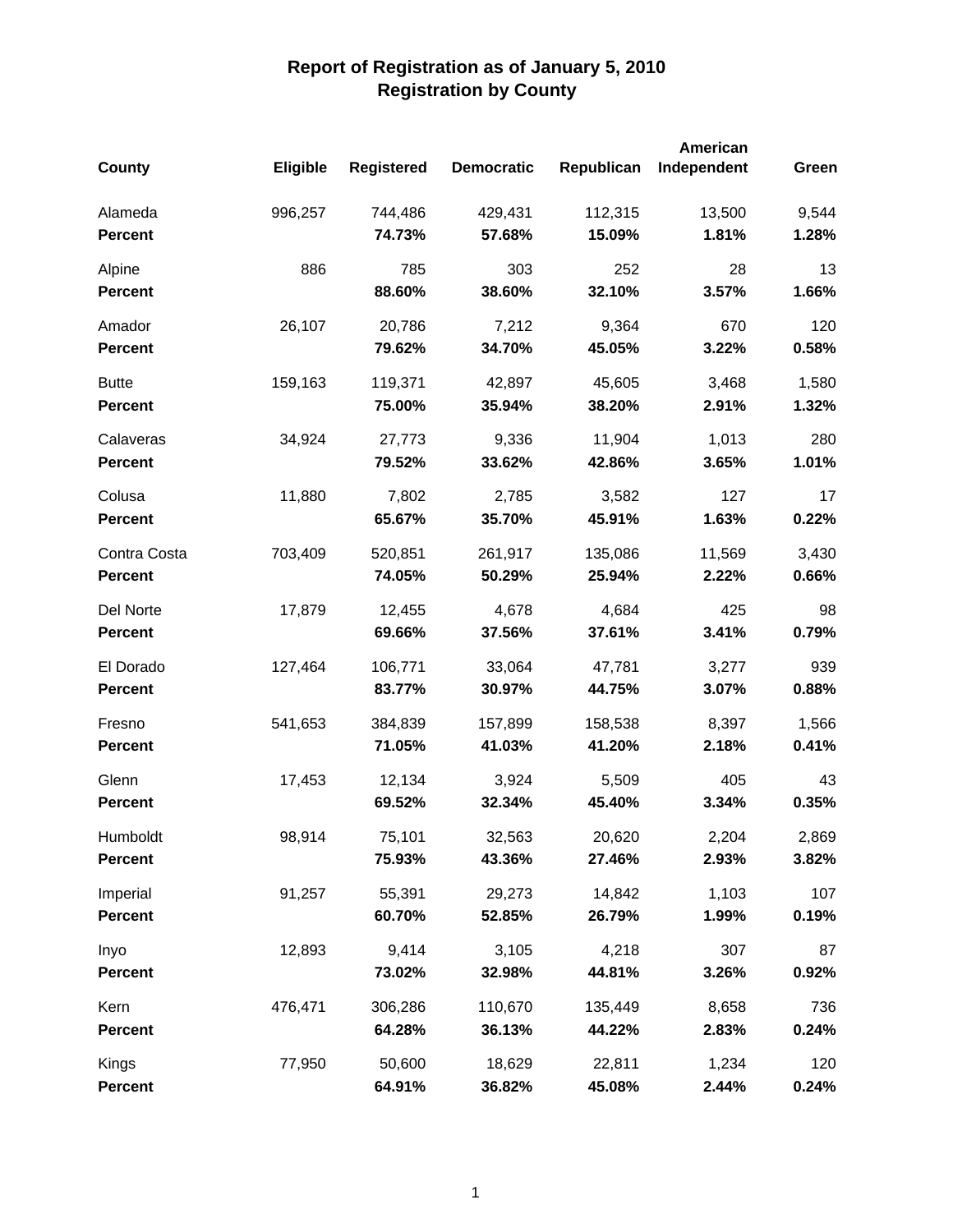|                |             | Peace and |        | <b>Decline to</b> |
|----------------|-------------|-----------|--------|-------------------|
| <b>County</b>  | Libertarian | Freedom   | Other  | <b>State</b>      |
| Alameda        | 2,887       | 2,476     | 5,527  | 168,806           |
| <b>Percent</b> | 0.39%       | 0.33%     | 0.74%  | 22.67%            |
| Alpine         | 4           | 1         | 1      | 183               |
| <b>Percent</b> | 0.51%       | 0.13%     | 0.13%  | 23.31%            |
| Amador         | 131         | 29        | 48     | 3,212             |
| <b>Percent</b> | 0.63%       | 0.14%     | 0.23%  | 15.45%            |
| <b>Butte</b>   | 837         | 412       | 1,267  | 23,305            |
| <b>Percent</b> | 0.70%       | 0.35%     | 1.06%  | 19.52%            |
| Calaveras      | 312         | 64        | 133    | 4,731             |
| <b>Percent</b> | 1.12%       | 0.23%     | 0.48%  | 17.03%            |
| Colusa         | 23          | 19        | 3      | 1,246             |
| <b>Percent</b> | 0.29%       | 0.24%     | 0.04%  | 15.97%            |
| Contra Costa   | 2,193       | 1,142     | 3,019  | 102,495           |
| <b>Percent</b> | 0.42%       | 0.22%     | 0.58%  | 19.68%            |
| Del Norte      | 71          | 45        | 125    | 2,329             |
| <b>Percent</b> | 0.57%       | 0.36%     | 1.00%  | 18.70%            |
| El Dorado      | 730         | 269       | 810    | 19,901            |
| <b>Percent</b> | 0.68%       | 0.25%     | 0.76%  | 18.64%            |
| Fresno         | 1,433       | 854       | 12,406 | 43,746            |
| <b>Percent</b> | 0.37%       | 0.22%     | 3.22%  | 11.37%            |
| Glenn          | 44          | 41        | 28     | 2,140             |
| <b>Percent</b> | 0.36%       | 0.34%     | 0.23%  | 17.64%            |
| Humboldt       | 616         | 258       | 197    | 15,774            |
| <b>Percent</b> | 0.82%       | 0.34%     | 0.26%  | 21.00%            |
| Imperial       | 171         | 226       | 244    | 9,425             |
| <b>Percent</b> | 0.31%       | 0.41%     | 0.44%  | 17.02%            |
| Inyo           | 59          | 20        | 28     | 1,590             |
| <b>Percent</b> | 0.63%       | 0.21%     | 0.30%  | 16.89%            |
| Kern           | 1,410       | 729       | 430    | 48,204            |
| <b>Percent</b> | 0.46%       | 0.24%     | 0.14%  | 15.74%            |
| Kings          | 169         | 65        | 341    | 7,231             |
| <b>Percent</b> | 0.33%       | 0.13%     | 0.67%  | 14.29%            |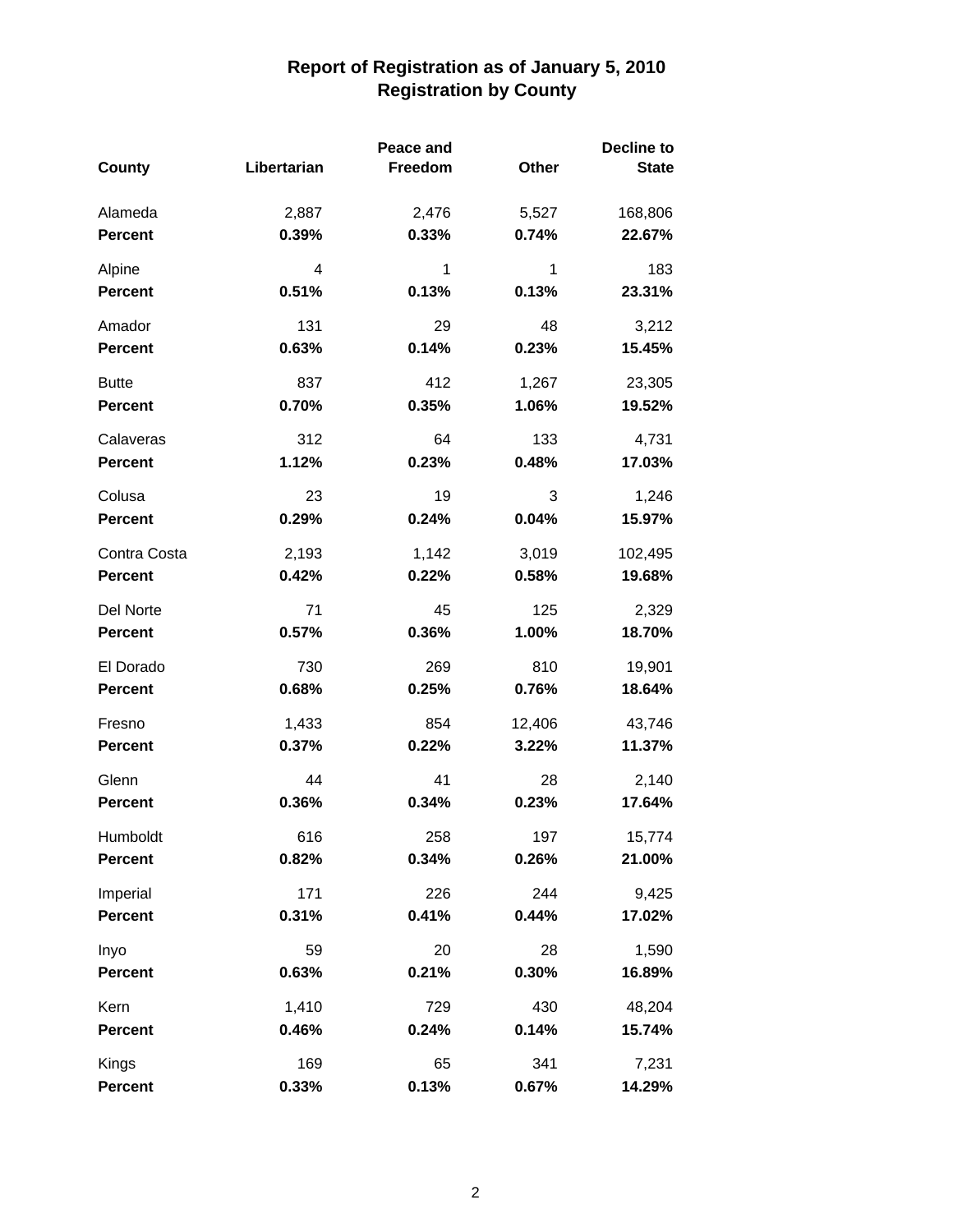|                |           |                   |                   |            | American    |        |
|----------------|-----------|-------------------|-------------------|------------|-------------|--------|
| <b>County</b>  | Eligible  | <b>Registered</b> | <b>Democratic</b> | Republican | Independent | Green  |
| Lake           | 46,537    | 31,947            | 13,892            | 9,488      | 1,108       | 358    |
| <b>Percent</b> |           | 68.65%            | 43.48%            | 29.70%     | 3.47%       | 1.12%  |
| Lassen         | 17,209    | 13,916            | 3,904             | 6,631      | 635         | 56     |
| <b>Percent</b> |           | 80.86%            | 28.05%            | 47.65%     | 4.56%       | 0.40%  |
| Los Angeles    | 5,775,504 | 4,324,476         | 2,247,235         | 1,012,287  | 84,016      | 21,953 |
| <b>Percent</b> |           | 74.88%            | 51.97%            | 23.41%     | 1.94%       | 0.51%  |
| Madera         | 83,636    | 53,394            | 18,730            | 24,439     | 1,215       | 207    |
| <b>Percent</b> |           | 63.84%            | 35.08%            | 45.77%     | 2.28%       | 0.39%  |
| Marin          | 181,918   | 148,723           | 81,589            | 29,088     | 2,607       | 2,172  |
| <b>Percent</b> |           | 81.75%            | 54.86%            | 19.56%     | 1.75%       | 1.46%  |
| Mariposa       | 14,108    | 11,398            | 3,635             | 5,104      | 431         | 118    |
| <b>Percent</b> |           | 80.79%            | 31.89%            | 44.78%     | 3.78%       | 1.04%  |
| Mendocino      | 62,004    | 48,522            | 23,109            | 10,998     | 1,470       | 1,906  |
| <b>Percent</b> |           | 78.26%            | 47.63%            | 22.67%     | 3.03%       | 3.93%  |
| Merced         | 139,525   | 95,225            | 43,881            | 34,402     | 2,352       | 268    |
| <b>Percent</b> |           | 68.25%            | 46.08%            | 36.13%     | 2.47%       | 0.28%  |
| Modoc          | 6,885     | 5,310             | 1,514             | 2,648      | 207         | 22     |
| <b>Percent</b> |           | 77.12%            | 28.51%            | 49.87%     | 3.90%       | 0.41%  |
| Mono           | 9,231     | 6,318             | 2,096             | 2,345      | 204         | 66     |
| <b>Percent</b> |           | 68.44%            | 33.18%            | 37.12%     | 3.23%       | 1.04%  |
| Monterey       | 236,216   | 157,827           | 82,370            | 41,359     | 3,233       | 1,064  |
| <b>Percent</b> |           | 66.81%            | 52.19%            | 26.21%     | 2.05%       | 0.67%  |
| Napa           | 91,954    | 69,021            | 32,942            | 19,584     | 1,793       | 759    |
| <b>Percent</b> |           | 75.06%            | 47.73%            | 28.37%     | 2.60%       | 1.10%  |
| Nevada         | 73,786    | 61,661            | 21,041            | 24,892     | 1,821       | 1,137  |
| <b>Percent</b> |           | 83.57%            | 34.12%            | 40.37%     | 2.95%       | 1.84%  |
| Orange         | 1,869,925 | 1,594,807         | 514,573           | 689,689    | 36,365      | 7,296  |
| <b>Percent</b> |           | 85.29%            | 32.27%            | 43.25%     | 2.28%       | 0.46%  |
| Placer         | 244,218   | 195,051           | 57,965            | 94,062     | 3,883       | 1,251  |
| <b>Percent</b> |           | 79.87%            | 29.72%            | 48.22%     | 1.99%       | 0.64%  |
| Plumas         | 15,491    | 13,161            | 4,397             | 5,652      | 540         | 89     |
| <b>Percent</b> |           | 84.96%            | 33.41%            | 42.95%     | 4.10%       | 0.68%  |
| Riverside      | 1,282,014 | 802,681           | 296,976           | 331,523    | 20,185      | 2,416  |
| <b>Percent</b> |           | 62.61%            | 37.00%            | 41.30%     | 2.51%       | 0.30%  |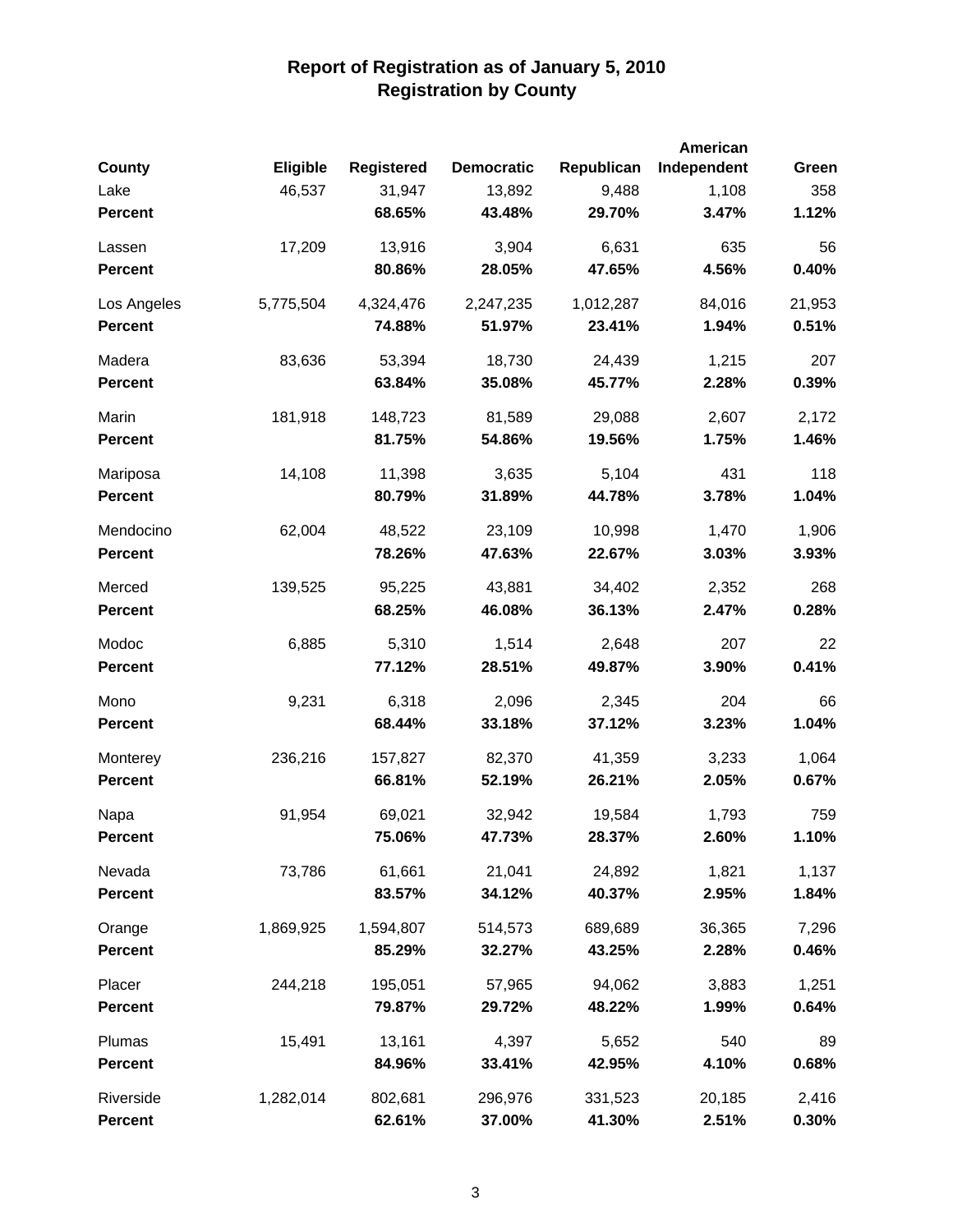|                |             | Peace and |        | <b>Decline to</b> |
|----------------|-------------|-----------|--------|-------------------|
| <b>County</b>  | Libertarian | Freedom   | Other  | <b>State</b>      |
| Lake           | 206         | 106       | 62     | 6,727             |
| <b>Percent</b> | 0.64%       | 0.33%     | 0.19%  | 21.06%            |
| Lassen         | 79          | 27        | 34     | 2,550             |
| <b>Percent</b> | 0.57%       | 0.19%     | 0.24%  | 18.32%            |
| Los Angeles    | 18,874      | 21,866    | 38,111 | 880,134           |
| <b>Percent</b> | 0.44%       | 0.51%     | 0.88%  | 20.35%            |
| Madera         | 230         | 116       | 262    | 8,195             |
| <b>Percent</b> | 0.43%       | 0.22%     | 0.49%  | 15.35%            |
| Marin          | 755         | 220       | 387    | 31,905            |
| <b>Percent</b> | 0.51%       | 0.15%     | 0.26%  | 21.45%            |
| Mariposa       | 82          | 26        | 113    | 1,889             |
| <b>Percent</b> | 0.72%       | 0.23%     | 0.99%  | 16.57%            |
| Mendocino      | 384         | 263       | 198    | 10,194            |
| <b>Percent</b> | 0.79%       | 0.54%     | 0.41%  | 21.01%            |
| Merced         | 311         | 234       | 125    | 13,652            |
| <b>Percent</b> | 0.33%       | 0.25%     | 0.13%  | 14.34%            |
| Modoc          | 38          | 4         | 4      | 873               |
| <b>Percent</b> | 0.72%       | 0.08%     | 0.08%  | 16.44%            |
| Mono           | 48          | 23        | 6      | 1,530             |
| <b>Percent</b> | 0.76%       | 0.36%     | 0.09%  | 24.22%            |
| Monterey       | 624         | 342       | 308    | 28,527            |
| <b>Percent</b> | 0.40%       | 0.22%     | 0.20%  | 18.07%            |
| Napa           | 358         | 156       | 356    | 13,073            |
| <b>Percent</b> | 0.52%       | 0.23%     | 0.52%  | 18.94%            |
| Nevada         | 458         | 119       | 175    | 12,018            |
| <b>Percent</b> | 0.74%       | 0.19%     | 0.28%  | 19.49%            |
| Orange         | 10,622      | 4,367     | 6,428  | 325,467           |
| <b>Percent</b> | 0.67%       | 0.27%     | 0.40%  | 20.41%            |
| Placer         | 1,350       | 261       | 328    | 35,951            |
| <b>Percent</b> | 0.69%       | 0.13%     | 0.17%  | 18.43%            |
| Plumas         | 87          | 36        | 0      | 2,360             |
| Percent        | 0.66%       | 0.27%     | 0.00%  | 17.93%            |
| Riverside      | 3,609       | 1,908     | 7,024  | 139,040           |
| <b>Percent</b> | 0.45%       | 0.24%     | 0.88%  | 17.32%            |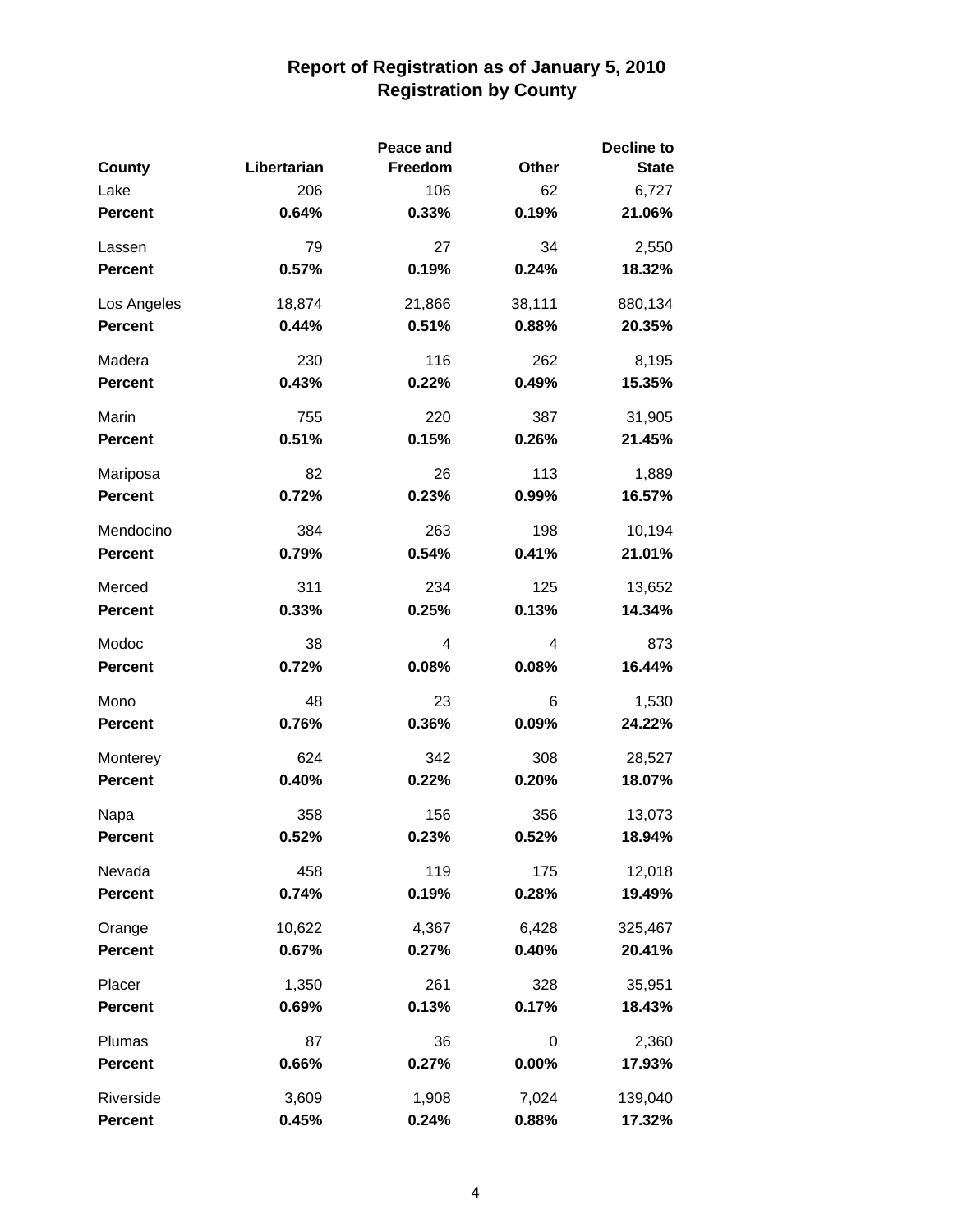|                 |           |                   |                   |            | American    |       |
|-----------------|-----------|-------------------|-------------------|------------|-------------|-------|
| <b>County</b>   | Eligible  | <b>Registered</b> | <b>Democratic</b> | Republican | Independent | Green |
| Sacramento      | 933,684   | 654,617           | 297,002           | 202,554    | 17,412      | 4,346 |
| <b>Percent</b>  |           | 70.11%            | 45.37%            | 30.94%     | 2.66%       | 0.66% |
| San Benito      | 34,353    | 24,117            | 11,491            | 7,420      | 534         | 112   |
| <b>Percent</b>  |           | 70.20%            | 47.65%            | 30.77%     | 2.21%       | 0.46% |
| San Bernardino  | 1,223,115 | 789,431           | 317,367           | 295,744    | 23,958      | 2,733 |
| <b>Percent</b>  |           | 64.54%            | 40.20%            | 37.46%     | 3.03%       | 0.35% |
| San Diego       | 2,063,884 | 1,465,673         | 530,770           | 522,517    | 39,117      | 7,469 |
| <b>Percent</b>  |           | 71.02%            | 36.21%            | 35.65%     | 2.67%       | 0.51% |
| San Francisco   | 622,964   | 443,816           | 251,516           | 41,360     | 7,385       | 8,578 |
| <b>Percent</b>  |           | 71.24%            | 56.67%            | 9.32%      | 1.66%       | 1.93% |
| San Joaquin     | 412,376   | 262,196           | 112,875           | 101,401    | 5,894       | 734   |
| <b>Percent</b>  |           | 63.58%            | 43.05%            | 38.67%     | 2.25%       | 0.28% |
| San Luis Obispo | 193,596   | 153,116           | 54,878            | 61,072     | 3,432       | 1,479 |
| <b>Percent</b>  |           | 79.09%            | 35.84%            | 39.89%     | 2.24%       | 0.97% |
| San Mateo       | 482,992   | 338,160           | 177,065           | 70,542     | 6,485       | 2,548 |
| <b>Percent</b>  |           | 70.01%            | 52.36%            | 20.86%     | 1.92%       | 0.75% |
| Santa Barbara   | 278,081   | 200,255           | 86,576            | 64,413     | 4,348       | 1,683 |
| <b>Percent</b>  |           | 72.01%            | 43.23%            | 32.17%     | 2.17%       | 0.84% |
| Santa Clara     | 1,127,101 | 761,161           | 354,945           | 180,445    | 14,552      | 4,335 |
| <b>Percent</b>  |           | 67.53%            | 46.63%            | 23.71%     | 1.91%       | 0.57% |
| Santa Cruz      | 180,089   | 146,727           | 80,745            | 26,542     | 2,907       | 3,192 |
| <b>Percent</b>  |           | 81.47%            | 55.03%            | 18.09%     | 1.98%       | 2.18% |
| Shasta          | 132,011   | 94,394            | 27,772            | 44,739     | 2,787       | 480   |
| <b>Percent</b>  |           | 71.50%            | 29.42%            | 47.40%     | 2.95%       | 0.51% |
| Sierra          | 2,513     | 2,185             | 662               | 946        | 97          | 27    |
| <b>Percent</b>  |           | 86.95%            | 30.30%            | 43.30%     | 4.44%       | 1.24% |
| Siskiyou        | 33,794    | 25,705            | 8,997             | 10,565     | 964         | 164   |
| <b>Percent</b>  |           | 76.06%            | 35.00%            | 41.10%     | 3.75%       | 0.64% |
| Solano          | 272,348   | 192,640           | 97,694            | 49,557     | 4,449       | 764   |
| <b>Percent</b>  |           | 70.73%            | 50.71%            | 25.73%     | 2.31%       | 0.40% |
| Sonoma          | 333,104   | 247,060           | 129,774           | 56,767     | 4,815       | 4,637 |
| <b>Percent</b>  |           | 74.17%            | 52.53%            | 22.98%     | 1.95%       | 1.88% |
| Stanislaus      | 319,867   | 218,233           | 93,384            | 81,839     | 4,845       | 711   |
| <b>Percent</b>  |           | 68.23%            | 42.79%            | 37.50%     | 2.22%       | 0.33% |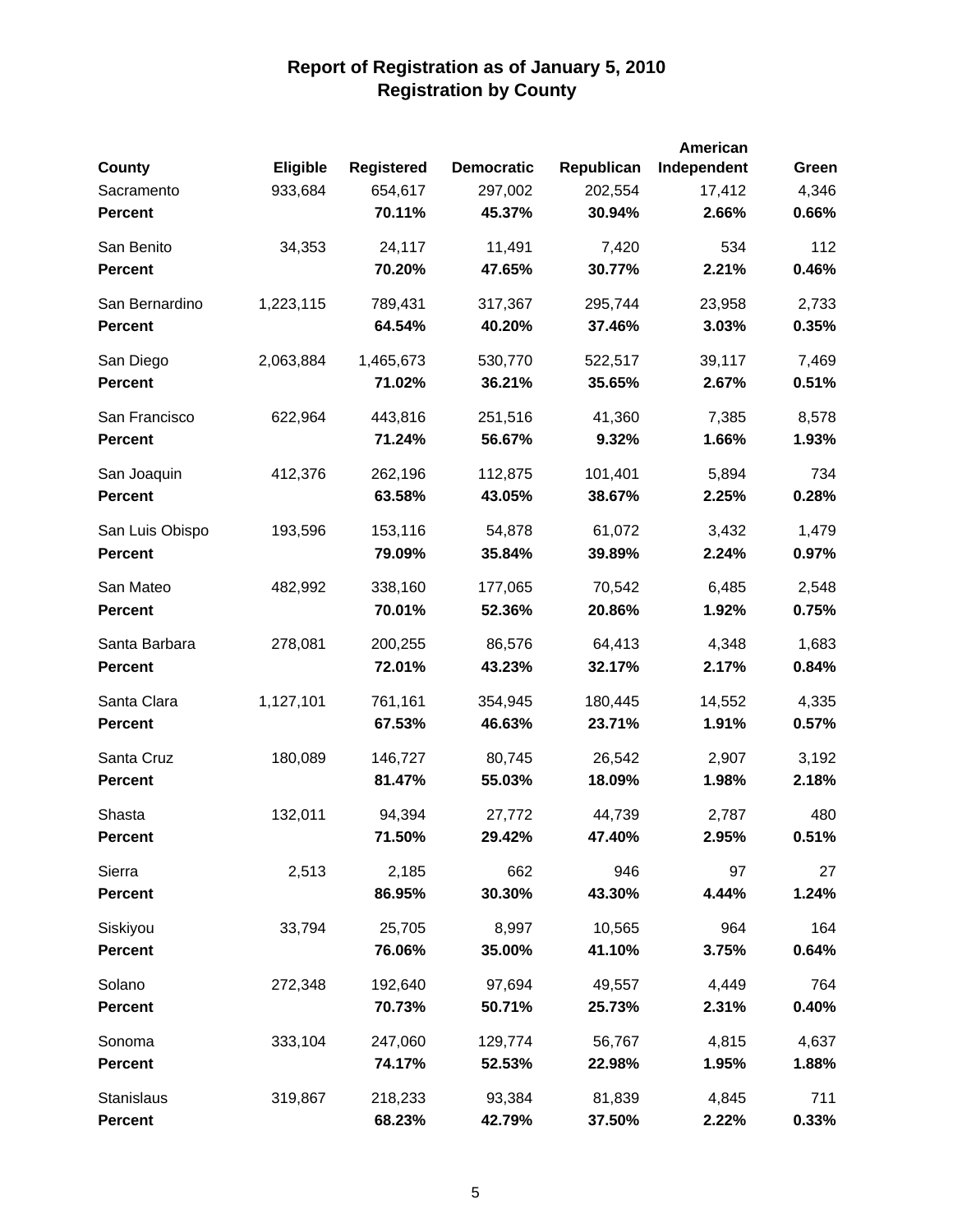|                 |             | Peace and | <b>Decline to</b> |              |  |
|-----------------|-------------|-----------|-------------------|--------------|--|
| County          | Libertarian | Freedom   | Other             | <b>State</b> |  |
| Sacramento      | 3,049       | 2,860     | 1,276             | 126,118      |  |
| <b>Percent</b>  | 0.47%       | 0.44%     | 0.19%             | 19.27%       |  |
| San Benito      | 99          | 55        | 112               | 4,294        |  |
| <b>Percent</b>  | 0.41%       | 0.23%     | 0.46%             | 17.80%       |  |
| San Bernardino  | 3,727       | 2,491     | 3,190             | 140,221      |  |
| <b>Percent</b>  | 0.47%       | 0.32%     | 0.40%             | 17.76%       |  |
| San Diego       | 8,926       | 3,280     | 7,217             | 346,377      |  |
| <b>Percent</b>  | 0.61%       | 0.22%     | 0.49%             | 23.63%       |  |
| San Francisco   | 2,229       | 1,443     | 895               | 130,410      |  |
| <b>Percent</b>  | 0.50%       | 0.33%     | 0.20%             | 29.38%       |  |
| San Joaquin     | 911         | 598       | 1,807             | 37,976       |  |
| <b>Percent</b>  | 0.35%       | 0.23%     | 0.69%             | 14.48%       |  |
| San Luis Obispo | 994         | 308       | 2,434             | 28,519       |  |
| <b>Percent</b>  | 0.65%       | 0.20%     | 1.59%             | 18.63%       |  |
| San Mateo       | 1,419       | 615       | 1,009             | 78,477       |  |
| <b>Percent</b>  | 0.42%       | 0.18%     | 0.30%             | 23.21%       |  |
| Santa Barbara   | 1,123       | 413       | 2,230             | 39,469       |  |
| <b>Percent</b>  | 0.56%       | 0.21%     | 1.11%             | 19.71%       |  |
| Santa Clara     | 3,912       | 1,736     | 1,706             | 199,530      |  |
| <b>Percent</b>  | 0.51%       | 0.23%     | 0.22%             | 26.21%       |  |
| Santa Cruz      | 1,137       | 460       | 6,462             | 25,282       |  |
| <b>Percent</b>  | 0.77%       | 0.31%     | 4.40%             | 17.23%       |  |
| Shasta          | 579         | 228       | 274               | 17,535       |  |
| <b>Percent</b>  | 0.61%       | 0.24%     | 0.29%             | 18.58%       |  |
| Sierra          | 22          | 3         | 35                | 393          |  |
| <b>Percent</b>  | 1.01%       | 0.14%     | 1.60%             | 17.99%       |  |
| Siskiyou        | 225         | 65        | 51                | 4,674        |  |
| <b>Percent</b>  | 0.88%       | 0.25%     | 0.20%             | 18.18%       |  |
| Solano          | 742         | 385       | 826               | 38,223       |  |
| <b>Percent</b>  | 0.39%       | 0.20%     | 0.43%             | 19.84%       |  |
| Sonoma          | 1,436       | 619       | 902               | 48,110       |  |
| <b>Percent</b>  | 0.58%       | 0.25%     | 0.37%             | 19.47%       |  |
| Stanislaus      | 849         | 741       | 2,265             | 33,599       |  |
| <b>Percent</b>  | 0.39%       | 0.34%     | 1.04%             | 15.40%       |  |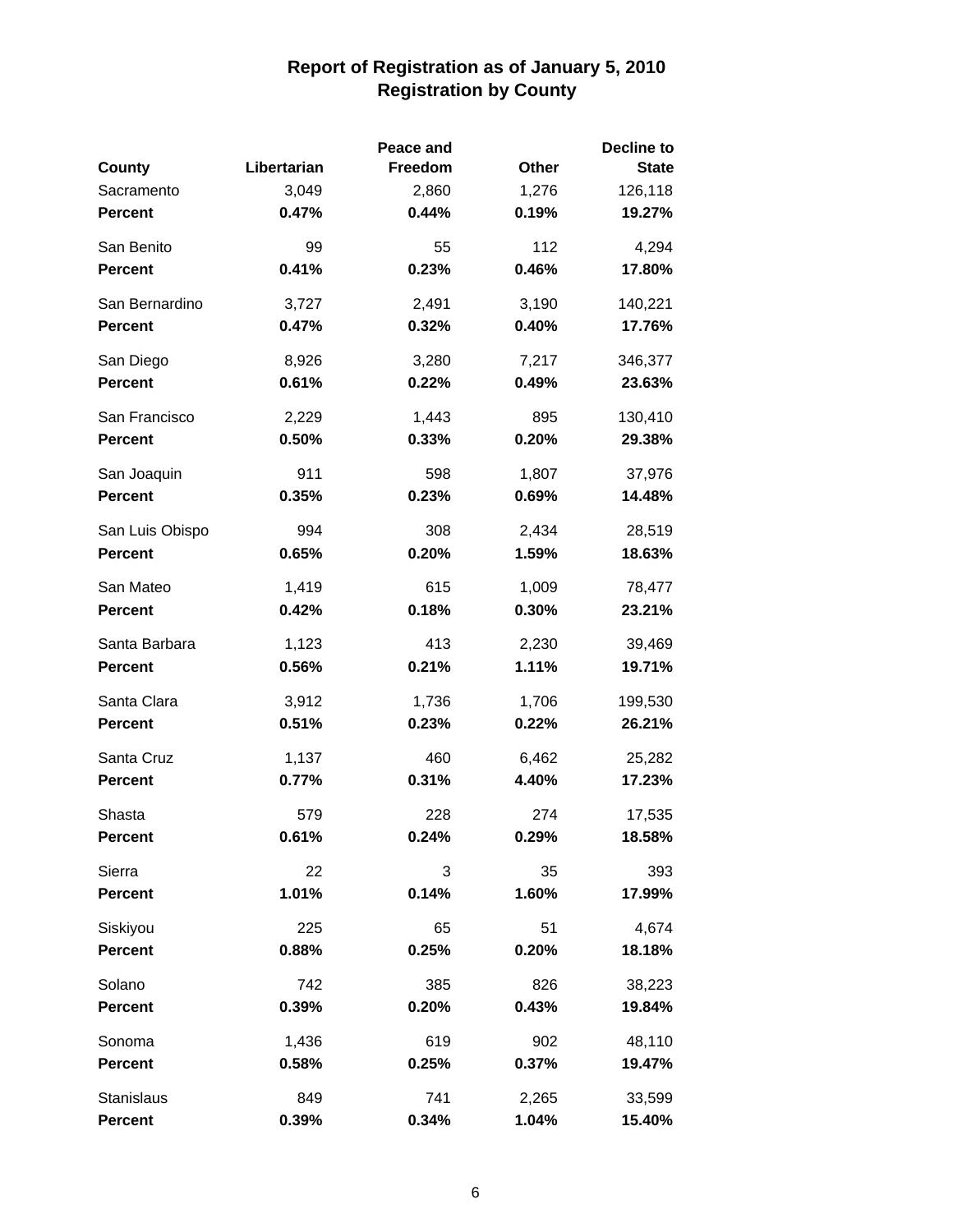|                    |                 |                   |                   |            | American    |         |
|--------------------|-----------------|-------------------|-------------------|------------|-------------|---------|
| County             | <b>Eligible</b> | <b>Registered</b> | <b>Democratic</b> | Republican | Independent | Green   |
| Sutter             | 60,084          | 38,888            | 13,200            | 18,253     | 1,032       | 114     |
| <b>Percent</b>     |                 | 64.72%            | 33.94%            | 46.94%     | 2.65%       | 0.29%   |
| Tehama             | 43,131          | 30,052            | 9,810             | 13,348     | 1,353       | 119     |
| <b>Percent</b>     |                 | 69.68%            | 32.64%            | 44.42%     | 4.50%       | 0.40%   |
| Trinity            | 10,648          | 7,868             | 2,856             | 2,879      | 321         | 115     |
| <b>Percent</b>     |                 | 73.89%            | 36.30%            | 36.59%     | 4.08%       | 1.46%   |
| Tulare             | 245,420         | 145,759           | 51,178            | 66,522     | 3,797       | 458     |
| <b>Percent</b>     |                 | 59.39%            | 35.11%            | 45.64%     | 2.60%       | 0.31%   |
| Tuolumne           | 38,076          | 31,433            | 10,837            | 13,390     | 1,069       | 241     |
| <b>Percent</b>     |                 | 82.55%            | 34.48%            | 42.60%     | 3.40%       | 0.77%   |
| Ventura            | 524,616         | 418,896           | 167,989           | 154,545    | 8,903       | 2,381   |
| <b>Percent</b>     |                 | 79.85%            | 40.10%            | 36.89%     | 2.13%       | 0.57%   |
| Yolo               | 130,853         | 100,893           | 49,048            | 24,595     | 2,340       | 1,144   |
| <b>Percent</b>     |                 | 77.10%            | 48.61%            | 24.38%     | 2.32%       | 1.13%   |
| Yuba               | 45,939          | 28,016            | 9,651             | 11,255     | 1,134       | 144     |
| <b>Percent</b>     |                 | 60.99%            | 34.45%            | 40.17%     | 4.05%       | 0.51%   |
| <b>State Total</b> | 23,289,360      | 16,909,574        | 7,545,617         | 5,199,961  | 382,380     | 111,395 |
| <b>Percent</b>     |                 | 72.61%            | 44.62%            | 30.75%     | 2.26%       | 0.66%   |